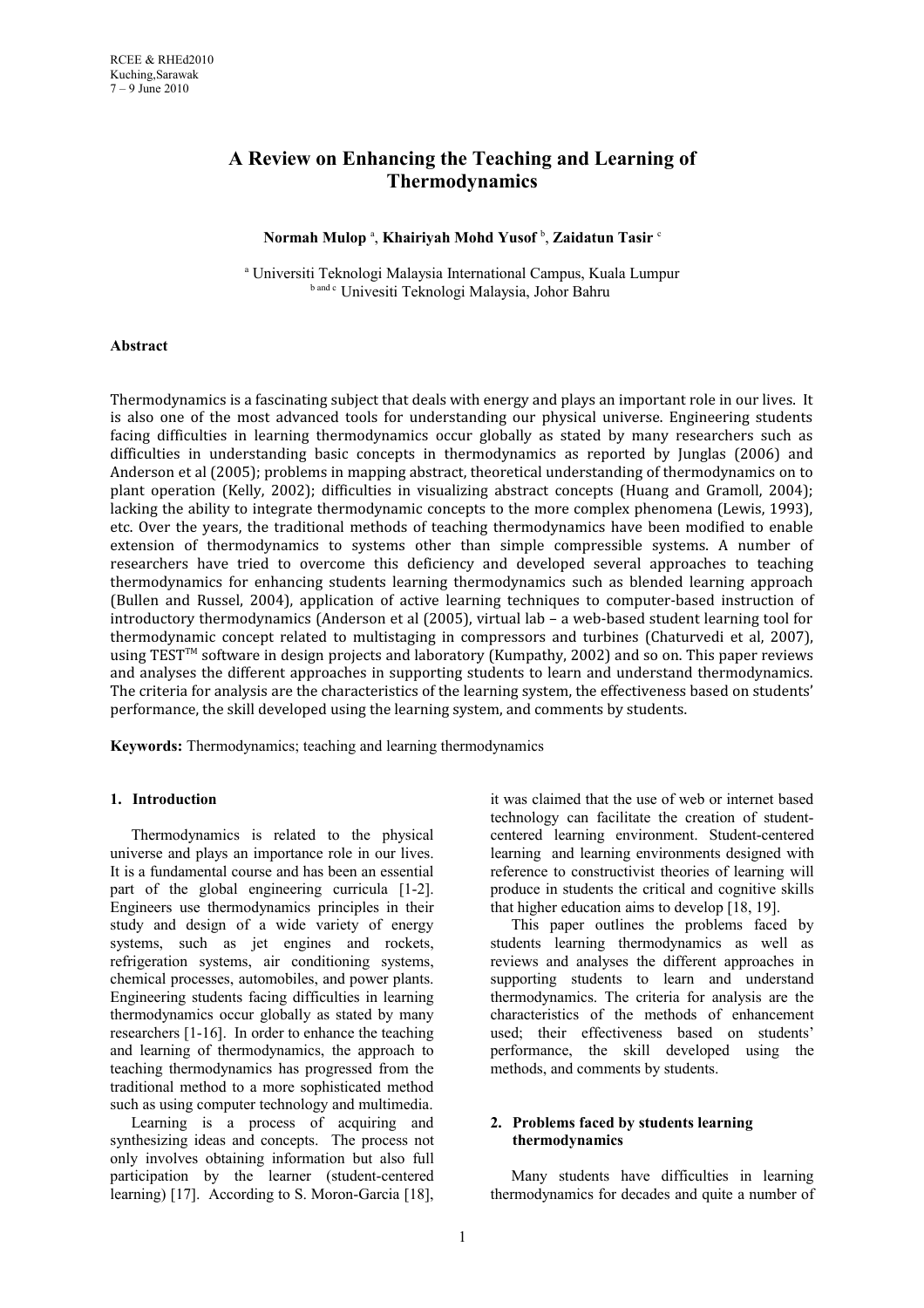RCEE & RHEd2010 Kuching,Sarawak 7 – 9 June 2010

researchers have written on the issues. A quote by Arnold Sommerfeld [3] on the learning of thermodynamics:

 "*Thermodynamics is a funny subject. The first time you go through it, you don't understand it at all. The second time you go through it, you think you understand it, except for one or two small points. The third time you go through it, you know you don't understand it, but by the time you are so used to it, it doesn't bother you anymore."* 

The quote shows that thermodynamics is difficult to understand, even after going through the subject several times. This view is supported by Hassan and Mat [1] and Patron [4] that even after instruction; students retain significant misconception about thermodynamics principles.

According to Patron [4], Junglas [5], Anderson et al [6], Meltzer [7], Cotignola et al [8], many students face difficulties in understanding basic concepts in thermodynamics. They have misunderstanding or misconceptions about terms such as work, heat, internal energy, enthalpy, entropy, first law of thermodynamics and their use for concrete applications. In teaching practices, Liu [9] found that most students were confused about how to properly determine the state of pure substances. Abu-Mulaweh [2], Patron [4], and Junglas [5] stated that there was a perception among engineering college students that thermodynamic is an impossibly difficult and most hated subject. This was reflected in poor final examination results of the students. This finding is supported by Bullen and Russell [10] that students at many UK universities tend to underperform in subjects such as thermodynamics. Baher [11] stated that both the learning and the teaching of thermodynamics were no easy tasks.

Students also face obstacles in mapping abstract, theoretical understanding of thermodynamic principles on to plant operation [12]. According to Kelly [12], visiting the real power plant did not help the students' understanding because the huge size of the plant makes it hard to conceptualize how the different cycles and components work together, and also by design some components of the plant were difficult to view.

According to Huang and Gramoll [13], and Cox et al [14], topics in thermodynamics are abstract and difficult to visualize. Furthermore, with traditional teaching method (teacher-centered educational approach) engineering students sometimes learn theories that they cannot transfer to real situations, or have experiences that they cannot explain with the knowledge they have already obtained. Forbus et al [15] stressed that students lack intuition and treat thermodynamics problems as abstractions divorced from practical application. Students also face difficulties in retention of knowledge when traditional teaching method is used [1, 6, 13, 16]. According to Chaturvedi et al [16], students' learning through traditional approach is not effective in the twentyfirst century.

Students also have trouble in solving thermodynamic problems. According to Liu [9], some students cannot properly build an image of the problem and do not know how to start, therefore they struggle everywhere in solving the problem. Such common pitfalls associated with problem solving can result in difficulties as problems become more complicated.

### **3. Methods of enhancement the teaching and learning of thermodynamics**

Due to the many problems face by students learning thermodynamics, a number of methods for enhancing the teaching and learning thermodynamics have been designed and developed. From 1993 to 2009 there are a number of published papers on the methods on enhancing the teaching and learning of thermodynamics. The list is shown in Table 1. The list is in descending order of the year the articles were published. Apart from that, nowadays some thermodynamics text books such as written by Cengel and Boles [20] and Moran and Shapiro [21] distributed CD-ROMs consisting of materials on the subject matter. Publisher such as McGraw-hill also provide a courseware on thermodynamics that are accessible online.

Table 1. Methods of enhancement the teaching and learning of thermodynamics.

| <b>Researchers</b> | <b>Methods of enhancement</b>            |
|--------------------|------------------------------------------|
| Liu                | Instructional courseware in              |
|                    | thermodynamics education. (2009)         |
| Bullen & Russell   | A blended learning approach. (2007)      |
| Chaturvedi et al   | Virtual assembly- a web-based student    |
|                    | learning tool related to multistaging in |
|                    | compressors and turbines (2007)          |
| Junglas            | Simulation programs to perform virtual   |
|                    | experiments (2006)                       |
| Hassan & Mat       | Active learning environment (2005)       |
| Abu-Mulaweh        | Portable experimental apparatus (2004)   |
| Huang $\&$         | Multimedia Engineering                   |
| Gramoll            | Thermodynamics (2004)                    |
| Cox et al          | Teaching with physlets (2003)            |
| Ngo & Lai          | An online thermodynamic courseware       |
|                    | (2003)                                   |
| Kelly              | A virtual power plant website (2002)     |
| Anderson et al     | Computer-based active learning           |
|                    | materials (2002)                         |
| Kumpathy           | TEST <sup>™</sup> software (2002)        |
| Baher et al        | Virtual lab-cyclepad (1999)              |
| Weston             | Interactive Thermodynamic cycles (98)    |
| Lewis et al        | Computer simulation of expts (1993)      |

None of the developers of the methods listed in Table 1 stated that their methods were supported by learning theory. However, according to Huang and Gramoll [13], they used the same structure as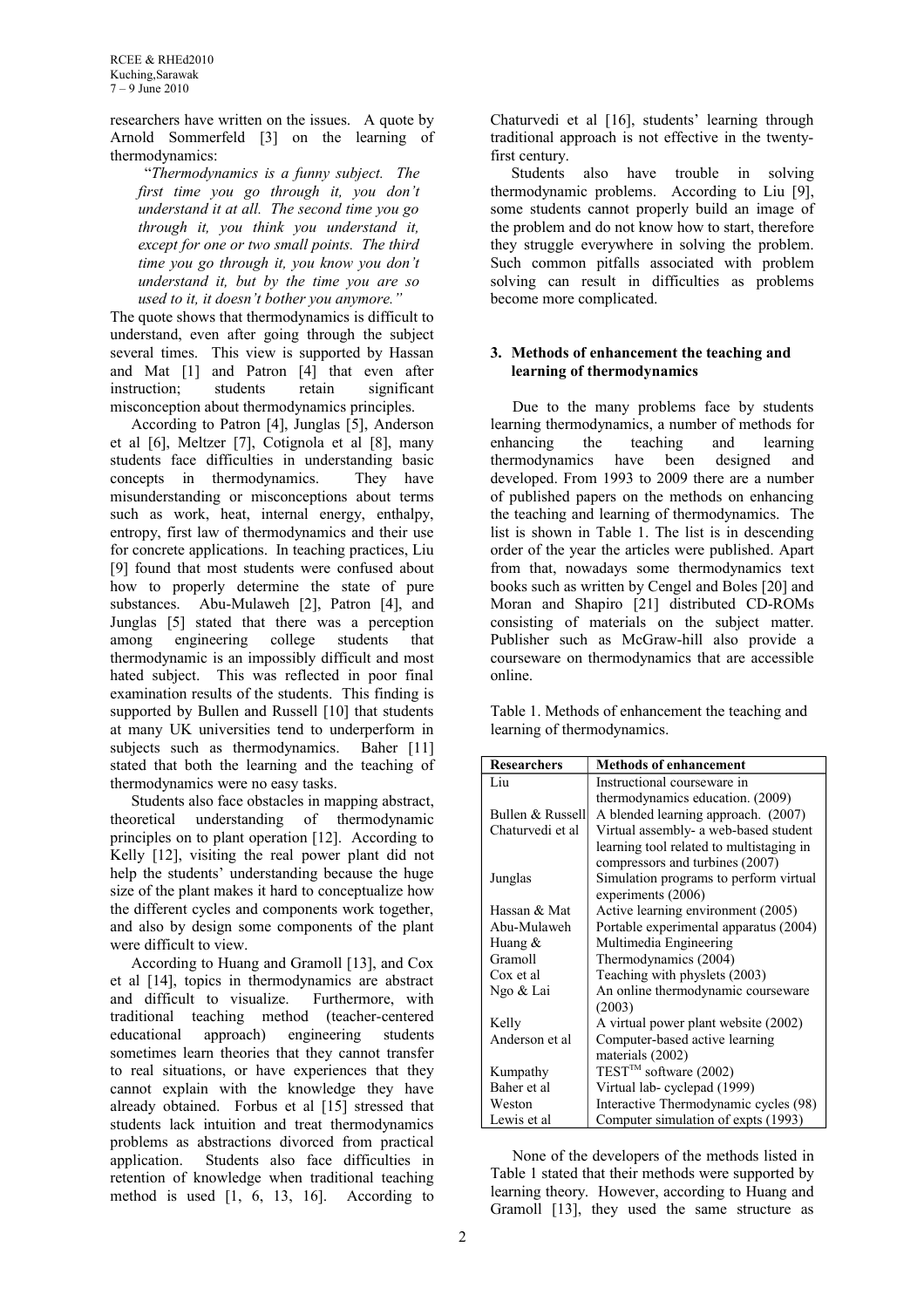Multimedia Engineering Statics which was supported by a learning theory when they developed Multimedia Engineering Thermodynamics.

An antidote for learning is to engage learners in active, constructive, intentional, complex, cooperative and reflective learning activities [22]. Those characteristics are the goals of constructivist learning environments (CLEs). In the constructivist learning environments, learners are encouraged to engage exploration, articulation and reflection; instructors are encouraged to provide instructional support in modeling, coaching and scaffolding [19, 22]. Jonassen [19] described that the essential components in CLEs include problem, question or project as the focus of the environment; related cases; information resources; and cognitive tools. Cognitive tools are computer tools that help visualize (represent), organize, automate, or supplant thinking skills.

The focus on problem, question or project constitutes a learning goal driving the learning process. Three major components need to be included in the design of the problem: the problem context, the problem representation or simulation, and the problem manipulation space [19]. The representation of the problem should be interesting, appealing and engaging. Problem manipulation space provides meaningful learning in which learners are provided with opportunities to manipulate objects and interact with the environment. The related cases support learning by scaffolding student memory; providing different perspective, themes and interpretations; and enhancing student cognitive flexibility [19].

Out of the 15 methods listed in Table 1, only 2 methods do not use computer or multimedia. The methods are active learning environment [1] and portable experimental apparatus [2]. Although the remainder use computer technology and multimedia in their systems, each are different in their approach and design. However, all methods have a common goal of enhancing the teaching and learning of thermodynamics.

A few methods give complete thermodynamics content such as in online courseware for use such as in lectures, as self-paced study, as reference material or as supporting exercises/exploration in classrooms. Others provide virtual laboratory experiences with different apparatus such as the power plant or thermodynamic cycles or multistaging in compressors and turbines for the student to perform alone or in a group. Irrespective of the methods is web-based or CD-ROM, the multimedia used promotes interactivity and visualization.

#### **4. Analysis of the different methods of enhancement**

The criteria for analysis are the characteristics of the methods of enhancement the teaching and learning of thermodynamics and their effectiveness based on students' performance, the skill developed using the methods, and comments by students.

### *4.1 Characteristics of the methods of enhancement the teaching and learning of thermodynamics*

All the methods listed except two used computer technology for the enhancement of the teaching and learning of thermodynamics. This is in line with current students' learning styles that are more interactive and visual. A study by Fowler et al [17] stated that 79% of engineering students are visual and 55% of them learn best actively. The advance in computer technology and multimedia can cater for this interactivity and visualization. However, each method of enhancement has its own characteristics as outlined below.

# *4.1.1 Without using computer technology*

The methods without using computer technology are active learning environment [1] and portable experimental apparatus [2]. In the active learning environment, a lecture was conducted for the first part of the period detailing the theories involved and solved problems as illustration. During the second half of the period, volunteers would come up to the white board to solve problems followed with discussions if other students have different approaches. The portable experimental apparatus used a different approach to enhance teaching and learning thermodynamics. A single stage vapor compression refrigeration system is used as experimental apparatus for demonstrating the concepts of thermodynamics such as the first law and second law. The objective was to help students understand the basic thermodynamic processes by using real-life applications.

### *4.1.2 With computer technology*

Junglas [5] uses an interactive simulation program that are based on classical approach to perform virtual experiments with the purpose of providing insights into abstract concepts leading to better mental models as well as to engage students in active learning. There were 6 programs that deal with ideal gas laws and gas cycles only. Anderson et al [6] on the other hand developed active learning module on CD-ROM. The module includes interactive exercises, immediate feedback, graphical modeling, physical world simulation, and exploration. Interaction and exercises include narrative voice-overs and animations; interactive questions; short-response interactions; coaching interactions; and experimental simulations. Many of the screens contain cursor-over-pop-ups to display additional graphics or information about the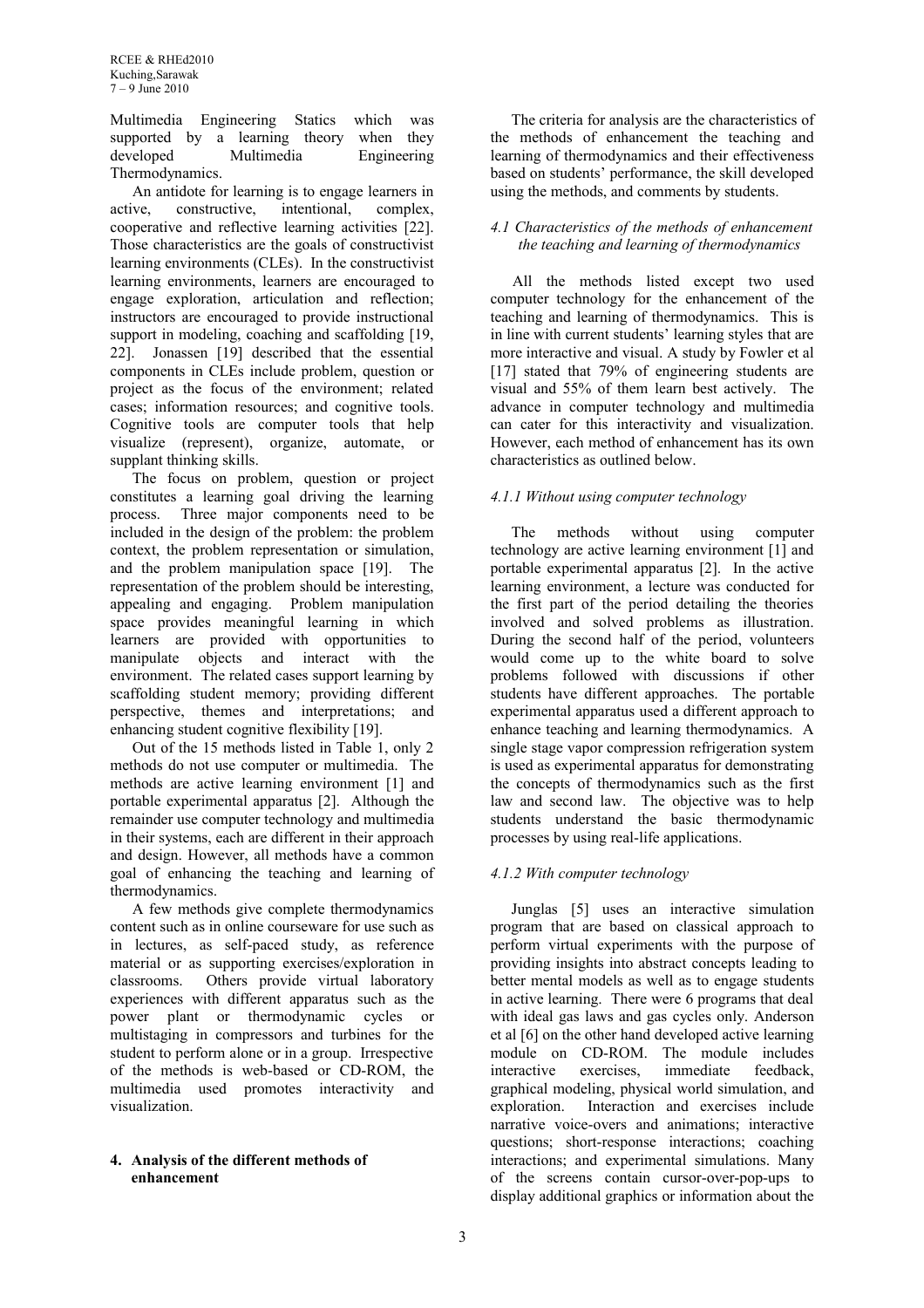topic. This module seems to be developed with the support of the constructivist learning theory. The module covers all the topics in introductory thermodynamics.

Instructional courseware in thermodynamics education [9] was developed for solving 3 types of fundamental thermodynamics problems: determining gas status after specified processes; evaluating pure substance thermodynamic properties at given states; and analyzing power, refrigeration, and heat pump cycles. The courseware is very instructive and user friendly for inputting of data and information. The presented program only provides basic governing equations for the cycles from the perspective of conservation of energy principle. Thus, it does not cover all the topics in introductory thermodynamics.

 Bullen and Russell [10] use a blended learning approach to teaching first year engineering students on the subjects of thermodynamics. The blended learning approach consists of lecture, tutorial, laboratory and supplemented by the use of a managed learning environment (MLE) and utilizing other opportunity of increasing cooperation and contact between students and students, and students and staff. This includes weekly assessed tutorials that are computer-aided to give rapid feedback to students, peer assessment of laboratory reports and just in-time teaching. It provides tools to enhance teaching and learning by delivering course materials and facilitating online communication, group work, and active learning. The blended learning approach seems to support the constructivist learning theory.

Another software developed is cyclePad [11, 15, 27] which is an articulate virtual laboratory (AVL) that is user oriented and tends to be a self learning tool. Students can build, design and analyze thermodynamics cycles and receive coaching help. The software programs can make both conceptual tasks more accessible to students and provide explanation to the "how" and "why" of the science behind their design. The software serves as a monitoring aid during the problem solving process and free students from the burden of tedious numerical and algebraic manipulations. Cyclepad also shows students the formulas underlying all the values which it calculates.

A virtual power plant website [12] was developed to help undergraduate mechanical engineering students understand thermodynamics principles through their exploration and manipulation of plant operations in a virtual learning environment. With this knowledge, students would have the opportunity to solve practical problems by designing, analyzing, and manipulating the operations of a power plant. The 2 simulation packages used are realistic and provide motivation to the learners, provide student-centered activities, give reflection and collaborative construction of knowledge.

Huang and Gramoll [13] developed an interactive multimedia engineering thermodynamics, an online e-Book to enhance the learning experience of students studying basic concepts in engineering thermodynamics. The e-Book is case-based and comprises of 42 real-world case problems with each case is presented in 4 parts: introduction, theory, case solution, and simulation. The fourth part provides an opportunity for students to experience a simulation by modifying parameters of the case problem and invoke students thinking. Movies, diagrams, graphics, animations, sounds and tables play an important role in the e-Book to help visualize and simplify abstract thermodynamics concepts such as enthalpy or entropy which are hard to understand by students. The e-Book covers the same material addressed in a typical undergraduate engineering thermodynamic text book.

Cox et al [14] also used interactive simulation software. It is a Physlet-based curricular material designed to help students learn concepts of thermodynamics with a particular focus on the use of kinetic theory models. Physlet exercises have simple animation allowing students to focus on the desired concepts. These exercises help students visualize ideal gas particles dynamics and engine cycles, and develop a conceptual framework for problem solving. The software helps students study thermodynamics by providing them with dynamic connections between graphs and thermodynamic processes, by modeling real-world applications, and changing the parameters of different systems.

Chaturvedi [16] developed a different approach of learning tool. It is web-based interactive learning tool for thermodynamics concepts related to multistaging in compressors and turbines only. Thus, it does not cover all the topics in thermodynamics. The system uses simulation and visualization software. The authors contended that students learning can be enhanced by creating visual images of complex thermodynamic devices and allowing students to relate these images to thermodynamic processes on temperature-entropy diagrams. The pedagogy used is "learning by doing in virtual environment". Using computer generated results and relevant equations, students calculate manually the final overall cycle efficiency. This keeps the students active in their interaction with the module.

Apart from [9], Ngo and Lai [23] also developed an online thermodynamics courseware. They present the materials in a dynamic and interactive fashion. The course module contains detailed lecture notes which are presented in a more visually appealing manner with the use of interactive simulations, animations, and examples in order to reinforce concepts in the classroom. The courseware also provides workshops to help students become familiar with the use of thermodynamics tables.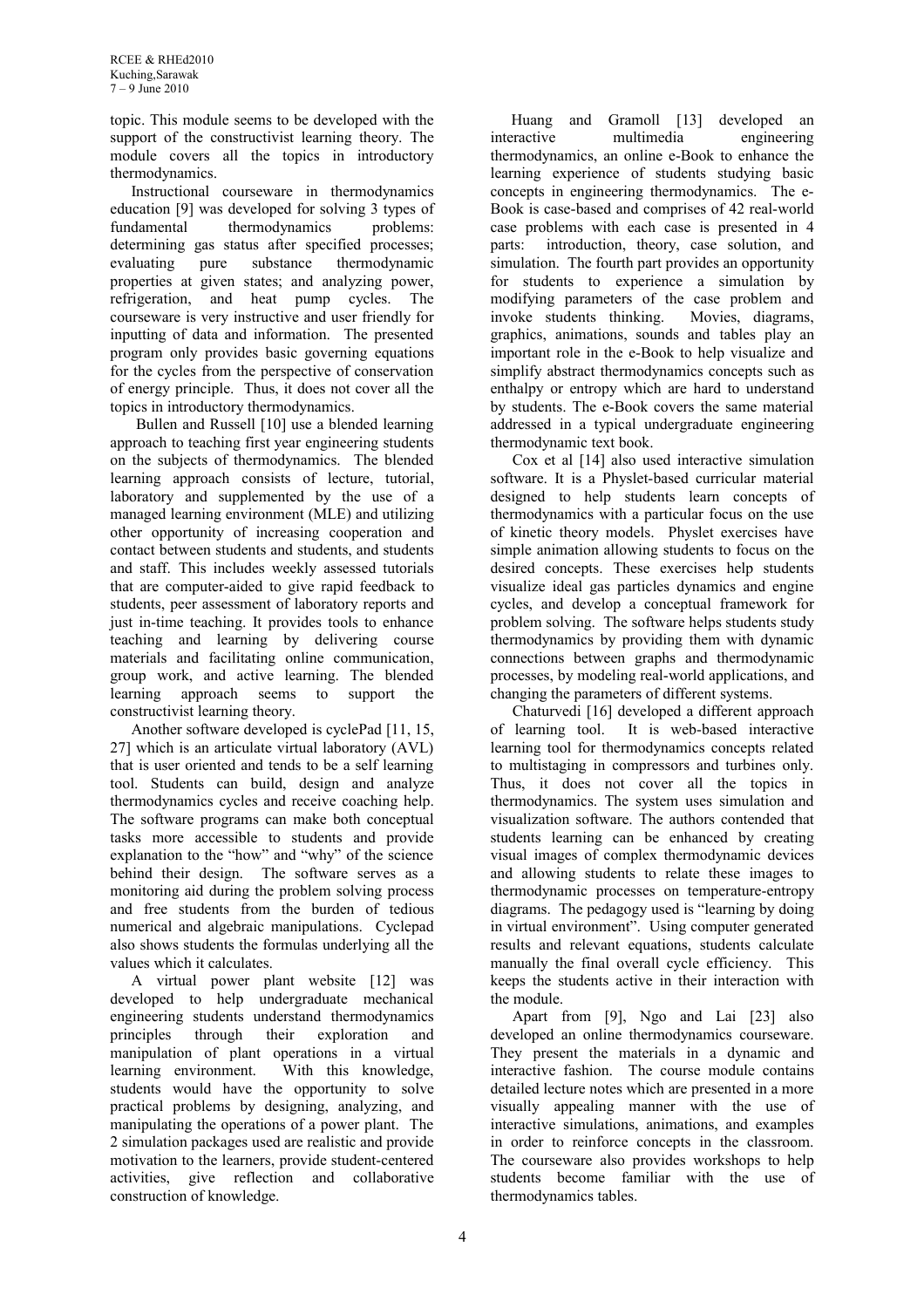Kumpaty [24] uses software called expert system for thermodynamics  $(TEST^{TM})$  for enhancing students' learning thermodynamics fundamentals. The TEST<sup>TM</sup> is interactive and is used in assignments, design projects and laboratory.

 Weston [25] also developed software of visual and interactive models of thermodynamic cycles. The applications produced include air cycles, Rankine cycles, Brayton cycles, and vapor compression refrigeration cycles. Questionnaires for students, instructors or general users were developed via HTML for electronic feedback by users.

To remedy students' lack of ability to integrate thermodynamic concepts to the more complex phenomena and to increase the emphasis on understanding, Lewis et al [26] used the computer as Lab Partner (CLP) curriculum. It consists of an 11- week microcomputer-based study of thermodynamics properties and variables and includes simulations of problems encountered in students' daily lives. Students integrated experiments using real time data collection with simulated experiments and then they made prediction and reflection.

### *4.2 Effectiveness of the learning systems*

Most of the researchers claimed that they obtained positive results when applying their methods of enhancement. The effectiveness of the learning systems is divided into students' performance, skills developed, and comments by the students.

### *4.2.1 Students' performance*

Of the 15 methods of teaching and learning enhancement as listed in Table 1, 6 did not mention students' performance using their methods. They are courseware in thermodynamics education [9], multimedia engineering thermodynamics [13],<br>physlets [14], virtual power plant [12], physlets  $[14]$ , virtual power thermodynamic cycles using HTML and JavaScipt [25], and portable experimental apparatus [2]. They mainly described the development and the operation of the methods as well as their advantages. The remainder of them stated improved students' performance.

According to Bullen and Russell [10], the adoption of the blended learning approach has resulted in an improved students' performance as measured by their final examination results. From 2000 – 2004, the percentage of students achieving the minimum examination pass mark has improved from 49% to 77%. For the web-based student learning tool for thermodynamics concepts related to multistaging in compressors and turbines [16], there was a 14% improvement in the average score of a quiz administered for the group using the module over the group without the exposure to the module. According to Junglas [5] students using simulation programs to perform virtual experiments, take a more active part in the lecture, mainly due to the hands-on approach that complements the theoretical section. As a consequence the average score of the final examination has increased. The application of active learning environment even without the computer-based instruction [1] resulted in no failure in the final examination of this group of students compared to the group taught using conventional method of teaching that have 4% failures. The number of students obtaining grade As was higher in the active learning class. For the application of active learning technique to computer-based instruction for introductory thermodynamics course [6], the test performance has been positive. For the online thermodynamic courseware [20], students also have a better understanding of the subject as shown by scoring better in their examination.

Lewis et al [26] carried a thorough assessment on students' performance. The posttest showed that the students displayed understanding of general, real-world questions and did very well at explaining naturally occurring phenomena. Students displayed more integrated understanding than any previous semesters. There was a greater improvement in students' ability to provide explanations (63.9% pretest to 83.1% posttest). Students also showed statistically significant improvement from pretest to posttest on conductors and insulators.

Most methods claimed that students understand better basic thermodynamics laws and principles, and able to enhance the learning experience of students.

# *4.2.2 Skills developed*

The usage of most of the methods for enhancing teaching and learning thermodynamics provide skills to students such as problem solving, designing, team working and so on. The types of skill developed depend on the methods of enhancement of the teaching and learning of thermodynamics. Table 2 summarizes the skills developed using the various methods.

Table 2. Skills developed by students.

| <b>Methods of teaching</b><br>and learning<br>thermodynamics | Skill developed |
|--------------------------------------------------------------|-----------------|
| <b>Blended</b> learning                                      | Problem solving |
| Cyclepad                                                     | Problem solving |
| Virtual assembly in compressors/turbin                       | Problem solving |
| Cyclepad                                                     | Designing       |
| Virtual assembly in compressors/turbin                       | Designing       |
| Active learning environment                                  | Interactivity   |
| Simulation program for virtual expts.                        | Interactivity   |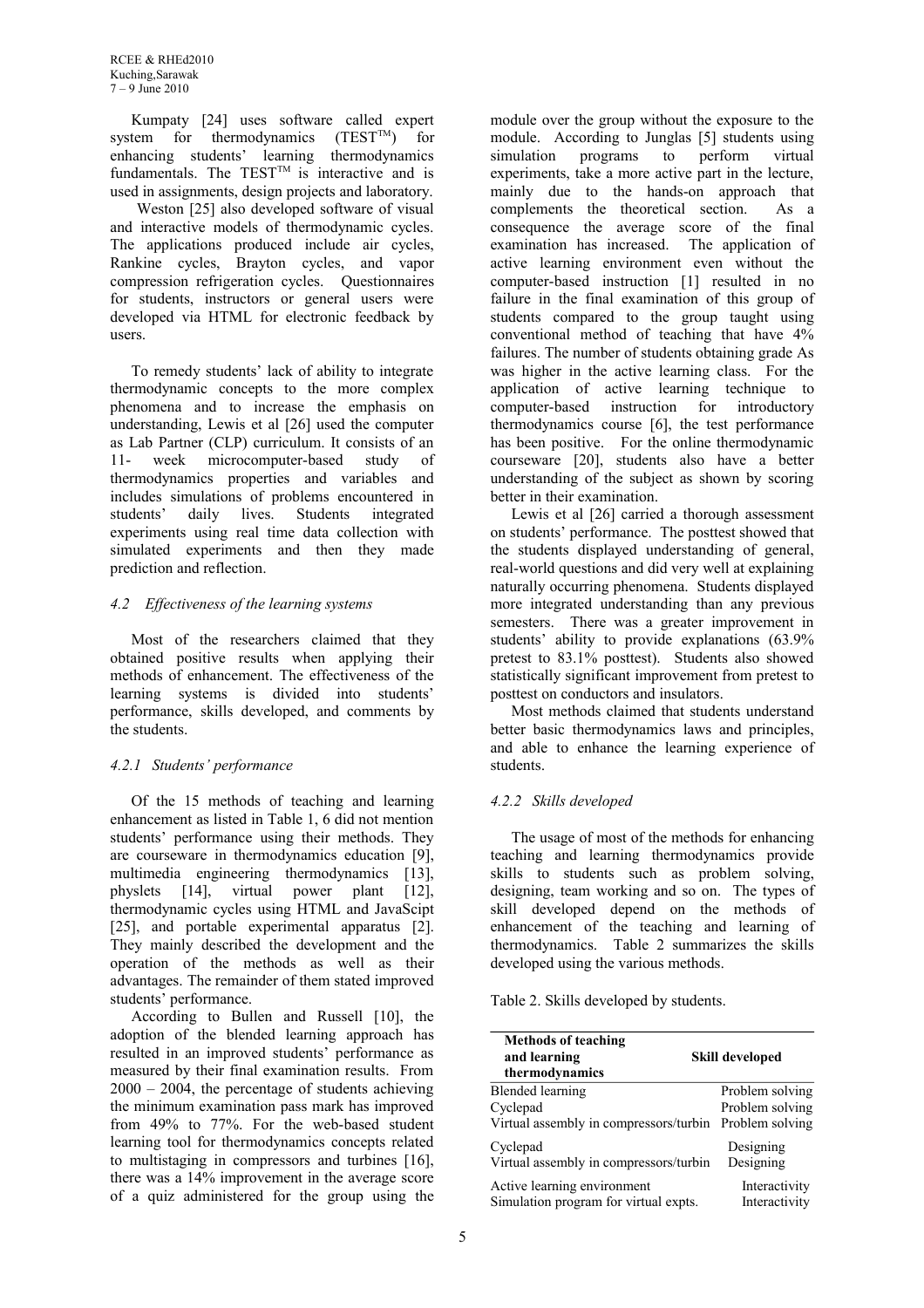| Computer-based active learning         |               | Interactivity           |
|----------------------------------------|---------------|-------------------------|
| Courseware in thermodynamics education | Interactivity |                         |
| <b>Blended</b> learning                | Interactivity |                         |
| Cyclepad                               |               | Interactivity           |
| Virtual power plant website            | Interactivity |                         |
| Multimedia engineering thermodynamics  | Interactivity |                         |
| Virtual assembly in compressors/turbin | Interactivity |                         |
| Online thermodynamics courseware       | Interactivity |                         |
| TEST <sup>™</sup> software             |               | Interactivity           |
| Interactive thermodynamic cycles       | Interactivity |                         |
| Computer simulation of experiments     |               | Interactivity           |
| Virtual power plant website            |               | Team working            |
| TEST <sup>™</sup> software             |               | Team working            |
| Computer simulation of experiments     |               | Team working            |
| Online thermodynamics                  |               | Thermodynamics property |
| courseware                             | tables        |                         |
| Courseware in thermo. education        |               | Thermodynamics          |
| education                              |               | property tables         |
| Blended learning                       |               | Deep approach learning  |
| Portable experimental apparatus        | Not stated    |                         |

Problem solving skill is developed from using instructional courseware in thermodynamics education [9], blended learning [10], cyclepad [11, 15, 27], virtual assembly [16], and online thermodynamics courseware [23]. Cyclepad made students more systematic when approaching a problem, helped students tracking their errors and thinking about their modeling assumptions. Students are able to calculate the final overall efficiency of the cycle manually by using virtual assembly.

Cyclepad [11, 15, 27] and virtual assembly [16] developed designing skill in students. Cyclepad helped students in visualizing, simulating, analyzing and designing cycles. Students were able to complete complex designs that exceeded their knowledge. Virtual assembly enabled students to assemble a multistage compressor and turbine.

Methods that employ interactivity in the systems developed interactivity skill in students [1, 5, 6, 9- 13, 15, 16, 23-26]. On the other hand, methods that required working in groups developed team working skill in students.

Students developed skill in obtaining the properties of thermodynamics tables using the interactive workshops of thermodynamic courseware [23] and from the softwares of instructional courseware in thermodynamics education [9] and interactive thermodynamic cycles [22].

Computer simulation of experiments [23] developed students' ability to reflect, to apply scientific ideas to complex ambiguous situations, to compare the result of laboratory investigations to every day observations, and to predict prediction curves based on real time experiments. Students developed a deep approach to learning when using the blended learning method compared to students who barely used the system developed a surface approach to learning.

Portable experimental apparatus and teaching with physlets did not mention any skill developed by students.

#### *4.2.3 Students comments*

Many students gave comments on the methods they used on enhancing their learning of thermodynamics. Almost all gave favourable remarks as shown in Table 3.

Table 3. Comments by students

| <b>Methods of teaching</b>                            |                                                                                       |  |  |
|-------------------------------------------------------|---------------------------------------------------------------------------------------|--|--|
| and learning                                          | <b>Comments by students</b>                                                           |  |  |
| thermodynamics                                        |                                                                                       |  |  |
| Active learning environment                           | Positive on interaction                                                               |  |  |
|                                                       | and assessment.                                                                       |  |  |
|                                                       | Computer-based active learning Positive on materials                                  |  |  |
|                                                       | Comprehensibility.                                                                    |  |  |
| <b>Blended learning</b>                               | Positive on the                                                                       |  |  |
|                                                       | discussion forum.                                                                     |  |  |
| Cyclepad                                              | Positive on excitement of                                                             |  |  |
|                                                       | learning, easiness using the                                                          |  |  |
|                                                       | software, understanding of<br>cycles, and time consumption.                           |  |  |
|                                                       | Negative on working with                                                              |  |  |
|                                                       | computers.                                                                            |  |  |
| Physlets                                              | positive on interactivity,                                                            |  |  |
|                                                       | visualizing and                                                                       |  |  |
|                                                       | understanding concepts.                                                               |  |  |
| Online thermodynamics                                 | Positive response from                                                                |  |  |
| courseware                                            | Students for reviewing notes                                                          |  |  |
|                                                       | & assignments' solutions.                                                             |  |  |
| TEST™ software                                        | Positive on learning, problem                                                         |  |  |
|                                                       | solving, and continue                                                                 |  |  |
|                                                       | usage in engineering practice.                                                        |  |  |
| cycles (HTML)                                         | Interactive thermodynamic Positive on as learning tool,<br>delivery of thermodynamics |  |  |
|                                                       | fundamentals, examination                                                             |  |  |
|                                                       | preparation.                                                                          |  |  |
|                                                       | Negative on substitution for                                                          |  |  |
|                                                       | actual hands-on experience.                                                           |  |  |
| Computer simulation                                   | Positive on learning                                                                  |  |  |
| of expts                                              | experience, enjoyment,                                                                |  |  |
|                                                       | excitement, and teamworking,                                                          |  |  |
| Portable experimental apparatus                       | No comments                                                                           |  |  |
| Virtual power plant website<br>No comments            |                                                                                       |  |  |
| Multimedia engineering thermodynamics<br>No comments  |                                                                                       |  |  |
| Virtual assembly in compressors/turbin<br>No comments |                                                                                       |  |  |
| Courseware in thermodynamics education No comments    |                                                                                       |  |  |
| Simulation programs to perform<br>No comments         |                                                                                       |  |  |
| virtual experiments                                   |                                                                                       |  |  |

On active learning environment [1], students gave good to excellent remarks on interaction between lecturers and students, and on assessment. On computer-based active learning [6] 84% of the students commented that the materials presented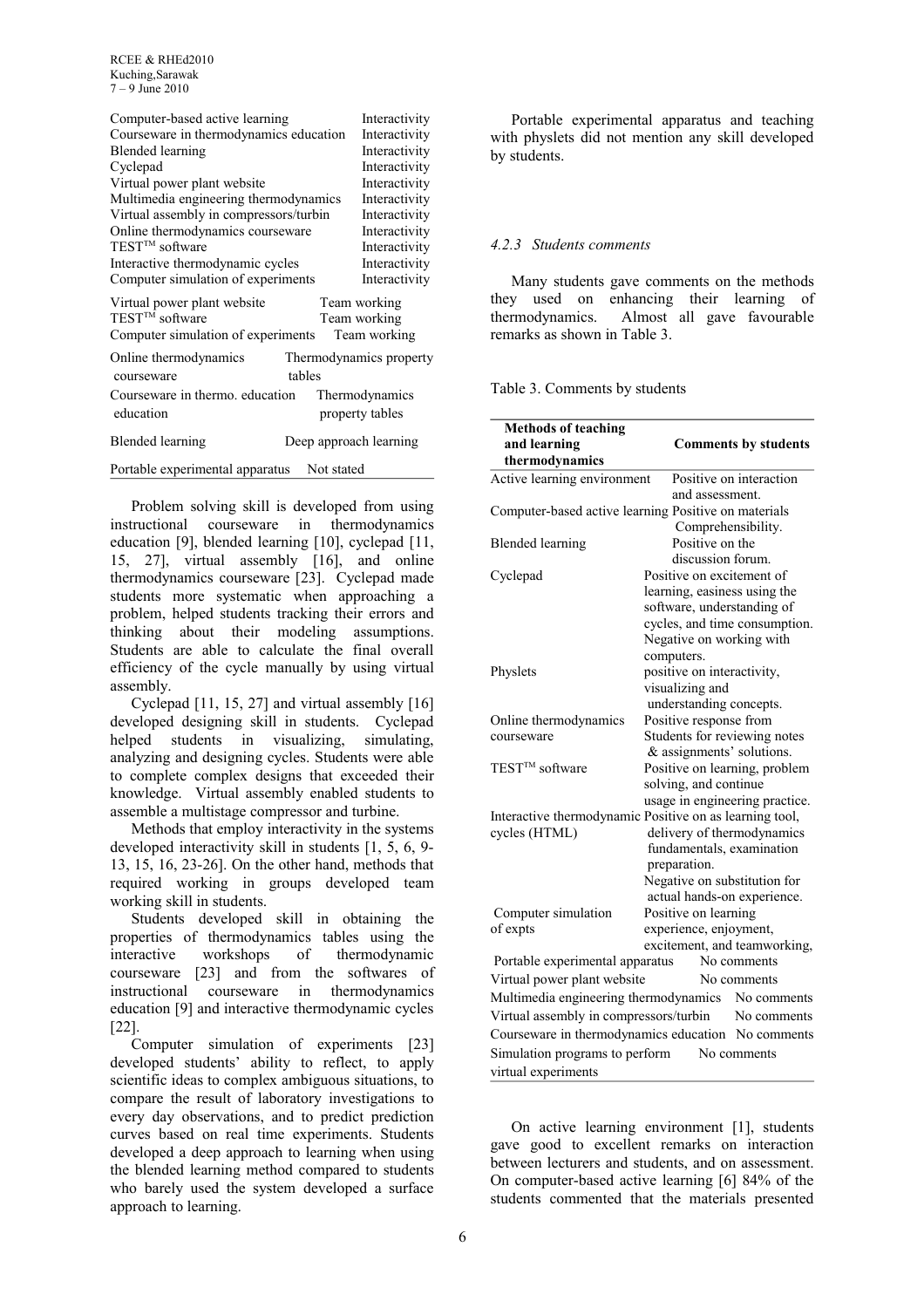were comprehensible. Two third of students interviewed commented that the discussion forum in blended learning [10] were useful. A number of the students interviewed identified the provision of more worked examples as the way to improve the module used in blended learning.

Students commented on cyclepad [11, 15, 27] as 'it is fun and exciting', 'the software is easy to learn', and 'they learn more because they do more'. Some students felt that by constructing and analyzing a complete cycle they had a better understanding of the cycle. Students also mentioned that cyclepad helped them see the relationship between parameters, gave them more accurate answers, and less time spent on calculations. Although most students felt cyclepad helped them to understand thermodynamics system better, however, a few students gave negative responses such as 'frustrating to work with computers and computers were too slow'.

Students comments on the interactivity and feedback from physlets [14] as follows: 'Wow – this is the coolest thing that I've ever seen'. Over 70% of students surveyed either agreed or strongly agreed with the statement that 'the exercise helped me visualize and understand concepts presented'. Students also claimed that they can differentiate the different thermodynamic processes.

Online thermodynamics courseware [23] received overwhelming response from students. Students found it helpful to review notes from any missed classes and obtain solutions for homework assignments. Students also commented that the table wizard was very useful in obtaining thermodynamic properties.

Students' feedback on TEST<sup>TM</sup> software [24] has been very affirming. Some comments are as follows: 'I wish I had known about this software exists a year earlier', 'I will use the software in my workplace after I graduate', 'TEST<sup>TM</sup> has made my learning easier and I will continue to use it in my engineering practice', 'thanks for introducing me to such fantastic tool to solve thermodynamics problems', and 'the software guides your thinking on how to attack thermodynamics problems correctly and efficiently'. None of the 120 students introduced to  $TEST^{TM}$  have said they disliked its use.

Students comments on thermodynamics cycle using HTML and JavaScript[21] are as follows: 'I am very impressed', 'very helpful especially for students learning the material for the first time', 'increase my appreciation of computer programming', 'very interesting and could see its use in preparing for examination', 'informative, an excellent learning tool', 'an asset for examples to the situations we had in class', and 'had merit in enhancing the delivery of thermodynamics fundamentals'. However, a majority of students stated that such tools could not be a substitute for actual "hands-on" experience.

 According to Lewis et al [26], students were remarkably positive about the use of the Notebook. On questionnaire given to students, 84% of students stated they liked using the notebook from 'medium' to 'a lot'. Students made comments such as 'excellent', 'great, a wonderful idea', 'it was fun and also a learning experience', 'a new kind of learning and I enjoyed it', 'fun, we learned a lot, but still had a good time', 'we liked the way the computer did the actual experiment based on real time experiment', 'easy to use, we liked predicting the result, making graphs, and finding out if we were right or not', and 'we liked the teamwork'. However, there were students who gave comment that they were bored with the program, although they had fun sometimes.

Methods that did not gave feedback on students comment were portable experimental apparatus, simulation programs to perform virtual experiments, instructional courseware in thermodynamics education, a virtual power plant website, multimedia engineering thermodynamics, and virtual assembly – a web-based student learning tool related to multistaging in compressors and turbines [2, 5, 9, 12, 13, 16].

# **5. Conclusion**

Many engineering students globally face difficulties in learning basic/introductory thermodynamics. This led to a number of researchers developed and implemented various methods of enhancing students' learning thermodynamics. Most of the methods developed use computer technology and multimedia to give more interactivity and visualization. The methods improved students' performance and developed skill among students. The feedback and comments from students were positive and encouraging.

# **References**

- 1. O. Hassan, and R. Mat, A Comparative Study of Two Different Approaches in Teaching Thermodynamics. 2005 Regional Conference on Engineering Education*.* Johor, 2005.
- 2. H. I. Abu-Mulaweh, Portable Experimental Apparatus for Demonstrating Thermodynamics Principles, Int. J. of Mechanical Engineering Education, 32, (3) (2004) 223−231.
- 3. Thermodynamics. Retrieved December 2007, from

<http://en.wikipedia.org/wiki/Thermodynamics>

4. F. Patron, Conceptual understanding of thermodynamics:A Study of undergraduate and graduate students*.* Ph.D Thesis, Purdue University, 1997.